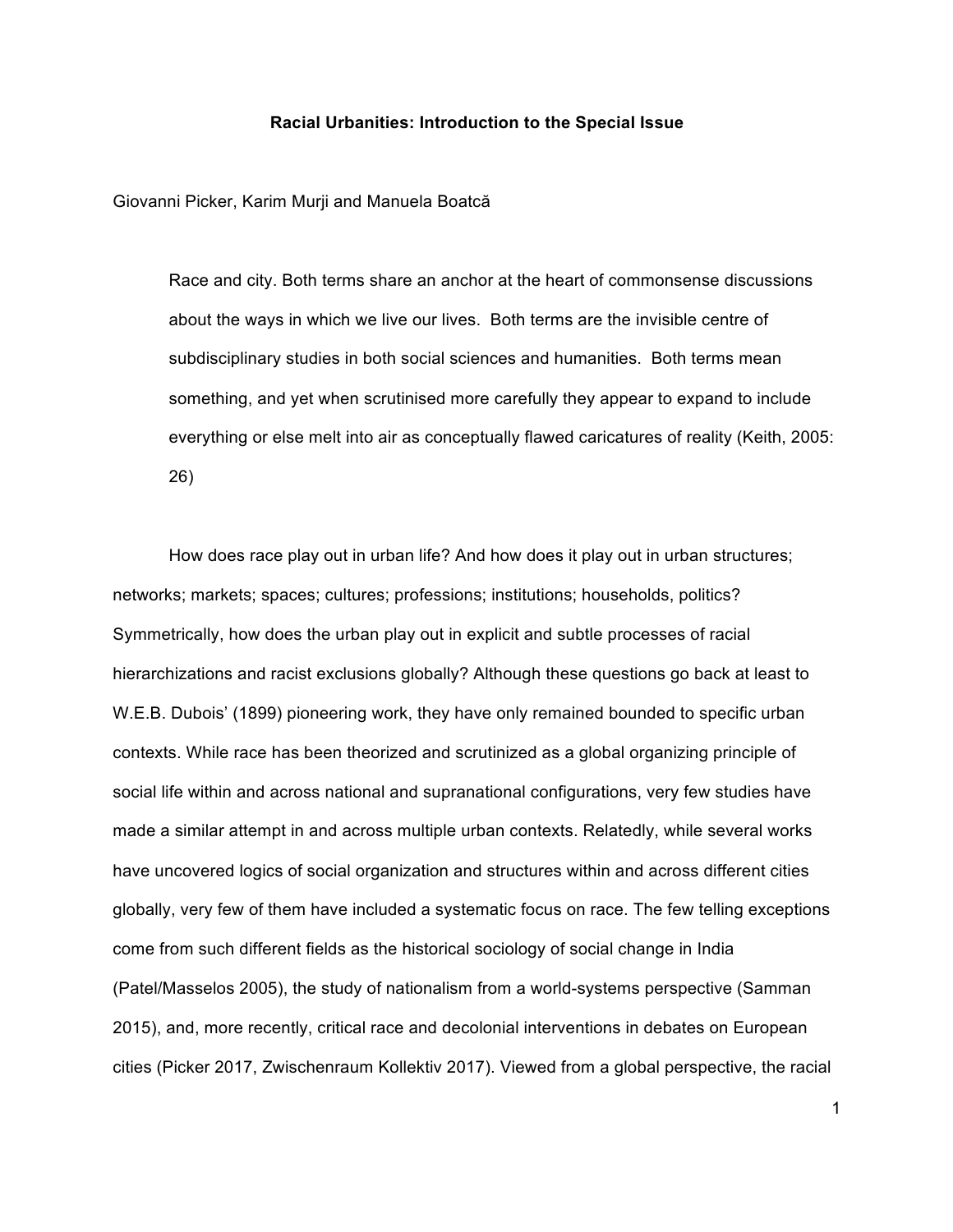and the urban seem to remain largely disconnected. We think it is time to analytically start (re- )connecting them. This special issue is meant as a step in that direction.

It is with these questions and issues in mind that we convened the session "Racial Urbanities: A Global Cartography" at the 2016 World Forum of the International Sociological Association in Vienna. The provocative and stimulating discussions that took place during and after the session resonate across the three articles that were presented in Vienna, and the other three which joined the project at a later stage. The aim of gathering six outstanding pieces of empirically rigorous research is to open up global reflections and debates that centre raciality and race-making in the study of urbanism and city-making, and -reversely- urbanism and urban dynamics in global reflections of race, racial thinking and racialization. In this introduction we set out some of these multiple intersections and cross-fertilizations, and will subsequently locate the six articles in this context.

The reason for this is not only our goal of advocating for a more global social theory, but also relates to the need for a concrete and empirically grounded understanding of 21st-century global contexts and of the possibilities to shape them. While avoiding apocalyptic narrations of urban growth and sprawling worldwide (see Angotti 2006), our starting point is to acknowledge the general incapacity of urban development policies to respond to an increased demand for urban services, from mobility infrastructures to health services (Davis 2006). As a consequence of this incapacity, multiple forms of displacement and exclusion such as forced evictions get normalized, especially in large metropolitan areas. These tendencies became particularly evident after the 2008 financial crisis (UN-HABITAT 2011), but are not unprecedented. They give shape to already familiar as well as to new dynamics of boundary-making, reconfiguring and decentering territorial belonging, networks and material opportunities for urban dwellers across the world.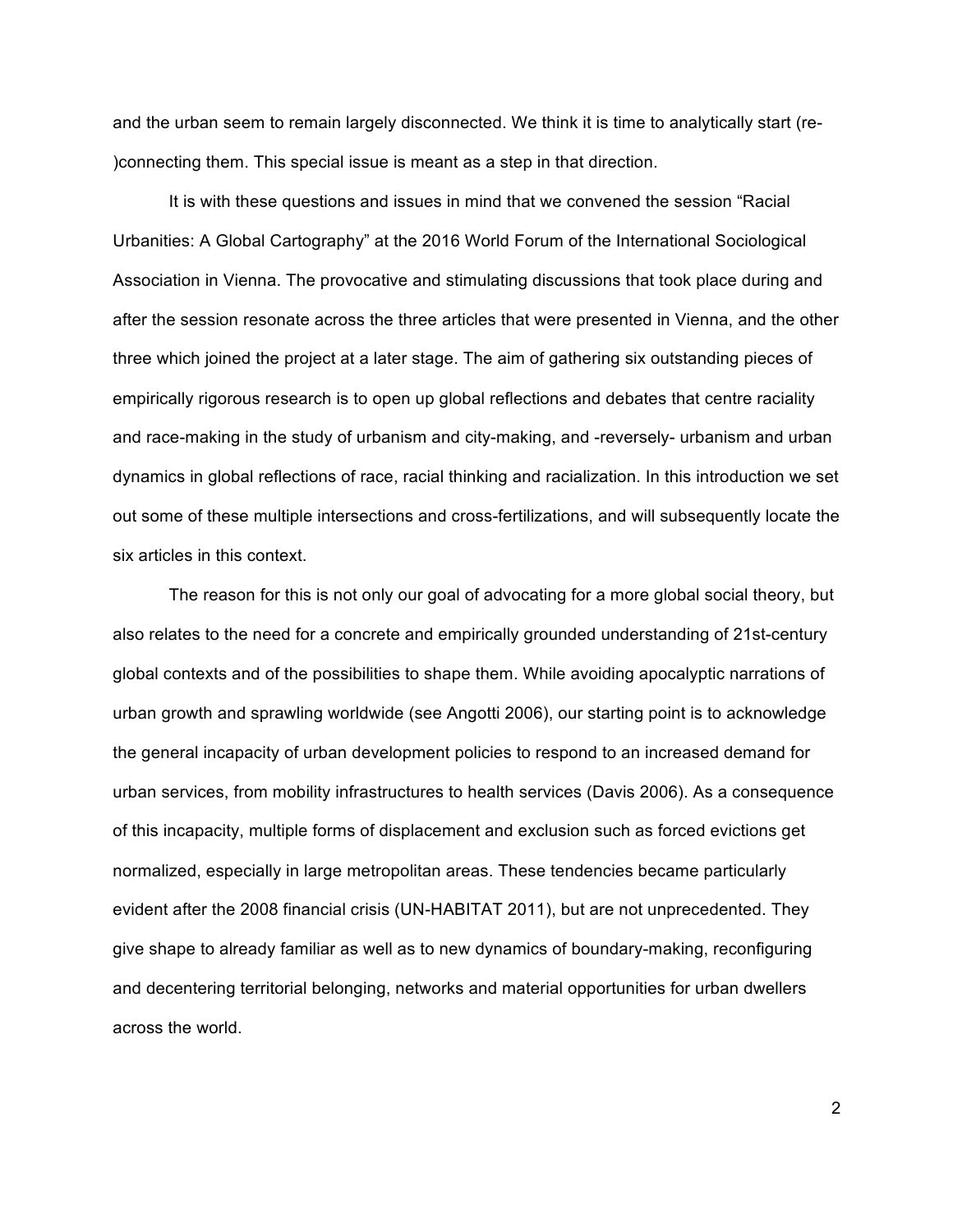Within the shifting and accelerated increase of complex instruments for regulating national and supranational markets, moreover, financial corporations and offshore business gain increased prominence (Sassen 2014), supranational agencies such as the World Bank often facilitate unequal urban growth, and challenges and resistances proliferate within a generalized loss of control by institutional politics. In this scenario, cities become key sites of emerging asymmetries, mobilization and exclusion, reappropriation and detachments (Simone 2004). Race, a politicized organizing principle of social cleavages and inequalities, borne out of the different projects of colonial domination, should therefore be part of analyses of global urban transformations.

## **Open City**

It is a normal afternoon in early-21st-century New York City. Julius, a young doctor, is thinking about a concert he attended the evening before, at the Carnegie Hall:

Again, the oboist played an A, and this time the woodwinds turned, and they were joined by a flurry of strings. At last a signal came from the stage and a hush fell on the hall. Almost everyone, as almost always at such concerts, was white. It is something I can't help noticing: I notice it each time, and try to see past. Part of that is a quick, complex series of negotiations: chiding myself for even remains, being annoyed that these thoughts can be counted on to pass through my mind at some point in the evening. Most of the people around me yesterday were middle-aged or old. I am used to it, but it never ceases to surprise me how easy it is to leave the hybridity of the city and enter into all-white spaces, the homogeneity of which, as far as I can tell, causes no discomfort to the whites in them. The only thing odd, to some of them, is seeing me,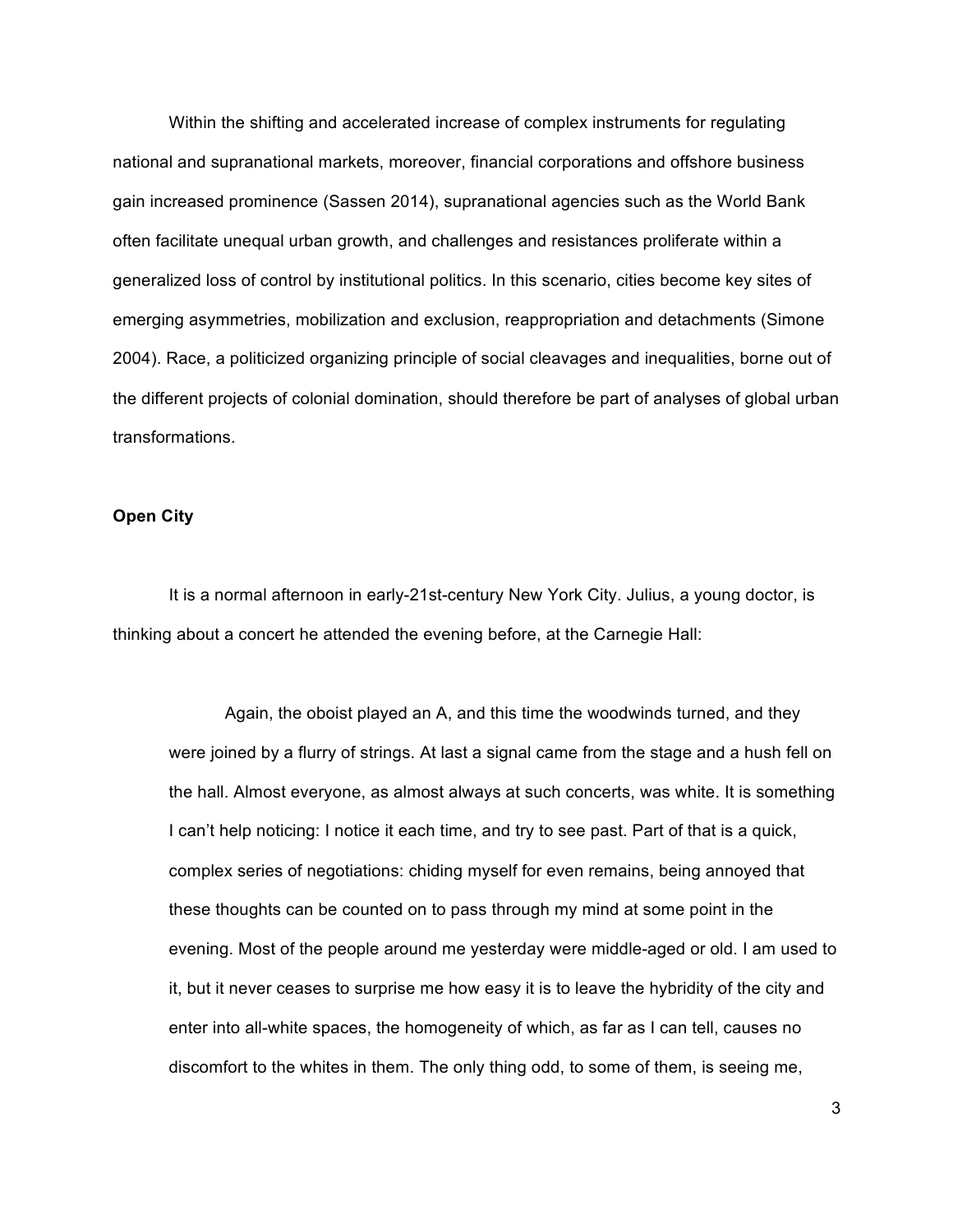young and black, in my seat or at the concession stand. At times, standing in lines for the bathroom during intermission. I get looks that make me feel like Ota Benga, the Mbuti man who was put on display in the Monkey House at the Bronx Zoo in 1906.

Teju Cole, *Open City*, 2011, p. 252.

Much of *Open City* is about Julius' flaneurial walks in New York City and Brussels. People, connections, feelings and events inhabit the protagonist's stream of consciousness which bringing together personal and urban histories. It is a walk in both the city and Julius' biography, to the point that the two become at times fused in each other, oozing out deep melancholia and once-longing expectations. The book resonates with Walter Benjamin's studies such as *Paris Capital of the XIX Century* (1973) and *One Way Street* (1978), in that it shows the volatility and unpredictability of what we may call "the city". In Cole's story, the city, or *citiness*, appears as a set of different and dis/connected individual and collective imaginaries, representations and experiences, constrains, fatigues and hopes. And yet, *Open City*'s fresco is not only fragmented and partial, but so quintessentially raced, gendered, sexed and classed, so that Julius' deep sense of embeddedness, as a lonely middle-class black man, into the urban fabric, also resonates -from a different class position- with Gordon Parks' poetics and portraits of urban life in 1960s United States: "What I want, what I am, what you force me to be, is what you are. For I am you, staring back from a mirror of poverty and despair, of revolt and freedom" (Parks 1968: 48). In turn, Parks' work seems a visual embodiment of DuBois' (1935) historical study of the African American contribution to reconstruction.

So many questions and themes can be unpacked from *Open City* - so many arise from looking at how race and cities clash and enmesh: Benjamin's study of capitalism and the role of imaginaries of progress in building all-too fragile Western democracies and their subjectivities; Parks' empathic optic behind his use of the camera as "a tool of social consciousness" (1966);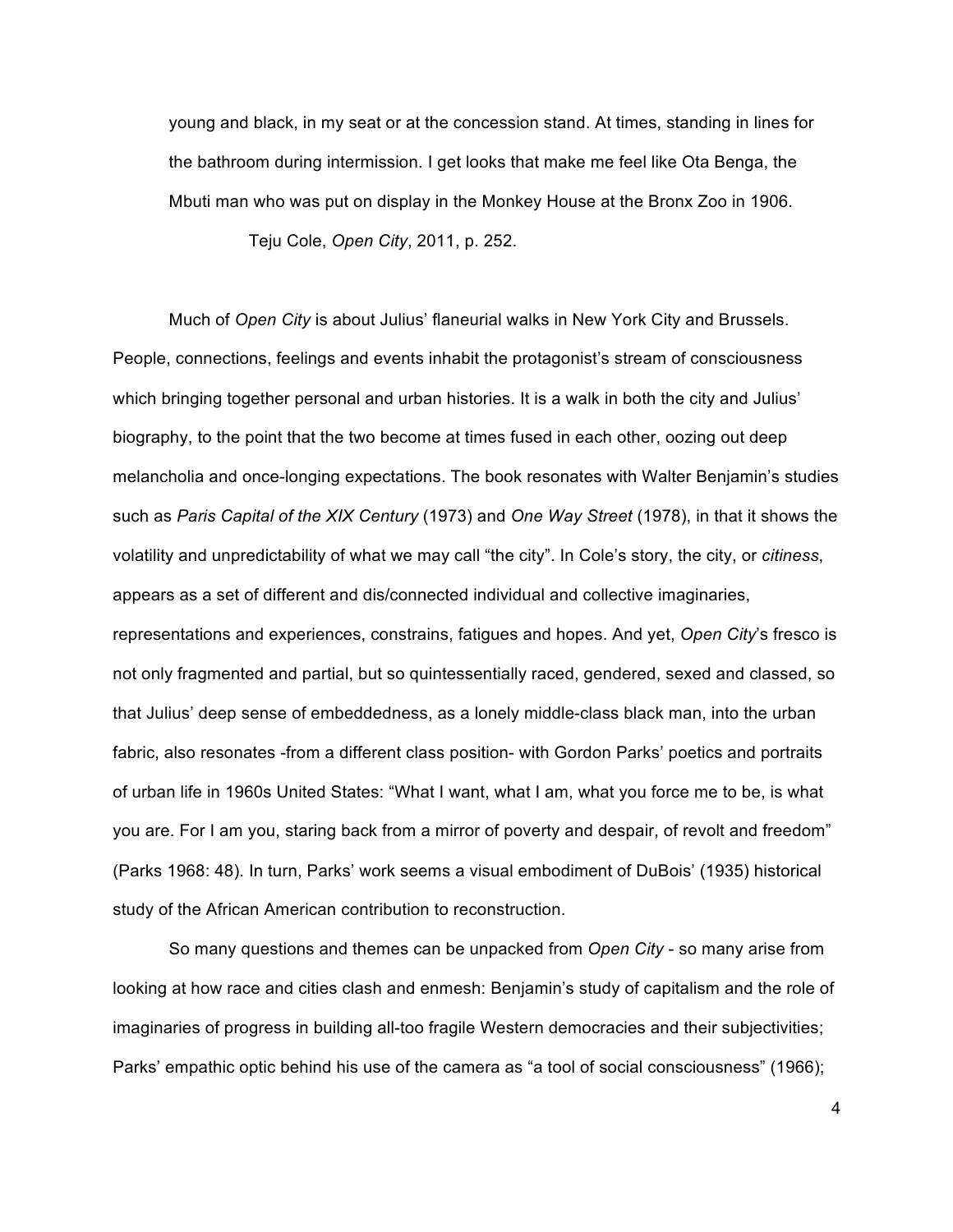yet also the absolute primacy, in the English-speaking world and beyond, of "Western" perspectives and cities, like New York City, in imagining and thinking through the urban and the racial as paired processes; and finally the question, never outdated, of the gendered and classed compositions of different kinds of racial structures and configurations assembling and disassembling urban life from the margins to the centre and how these processes become known and forgotten.

One extension of these themes is that attempts to view racial urbanities from a global perspective require the simultaneous consideration of different dimensions in relation to both a) the topic under scrutiny, and b) the position from which the enquiry is carried out. We decided to deal with the former by proposing a symmetrically twofold reasoning - we first will discuss the absence of a systematic focus on the urban in global studies of race and then the absence of a systematic focus on race in global studies of cities. The third and final move will outline how the six articles ground a possible perspective on our topic. The position from which we propose our analysis (i.e., point b) relates primarily to the "Western" side of the planet from which we speak. There is a sense of gloomy irony, sometimes, in studies embracing global perspectives that only consider works in English. It is true that the British colonial expansion has created many "Englishes" in its former colonies and throughout the world. Conversely, other European languages such as Spanish, French, German, Portuguese, and Italian, although much less (re)presented in academic research and publishing, remain imperial languages whose global spread was triggered by colonialism and in itself triggered the extinction of many languages worldwide (Mignolo 2000). We nevertheless strive to break through the globally hegemonic academic language in which we write, and consider recent scholarship in other Englishes as well as languages other than English.

#### **Race and Cities from Global Perspectives**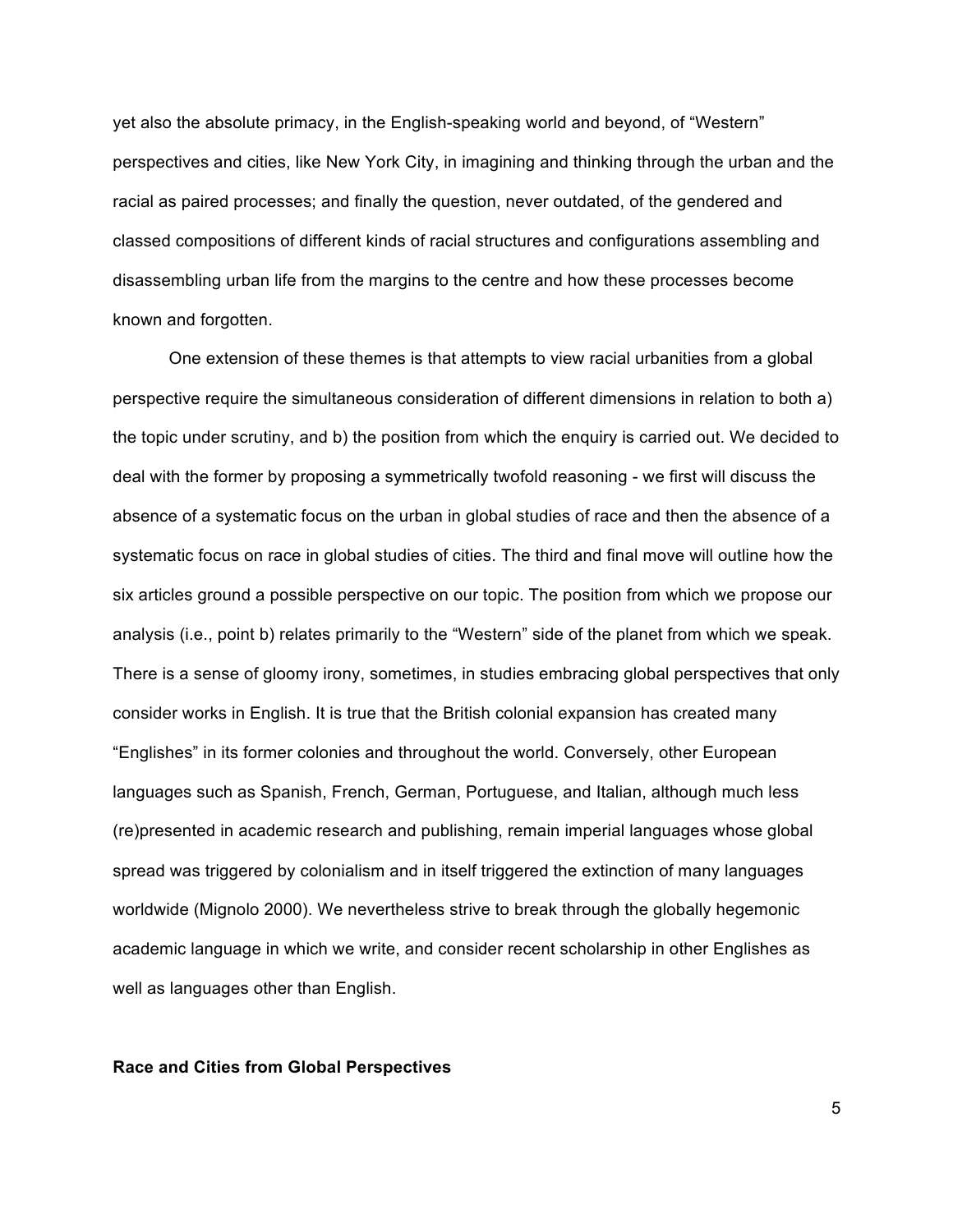Global perspectives on race and racism have proliferated since Wallerstein's seminal interventions on the topic ( Wallerstein 1974; Balibar/Wallerstein 1991, Wallerstein 2000). His analyses of global capitalism's unavoidable necessity to intersect with race, class and gender via the global organization of labour remain pivotal. However, subsequent works on race and racism, while considering the centrality of capitalist accumulation regimes, have somewhat distanced themselves from World System Analysis' focus on political economy and specifically the global division of labour. They have instead prioritized different political and social dynamics of race-making and racial domination.

Bowser's (1995) *Racism and Anti-Racism in World Perspective* is one of the first examples of this kind. The book explores theoretical and historical issues concerning race and racism, including antagonist social movements in Britain and Western Europe, Brazil, the Caribbean and South Africa. Another example is Marx's (1997) comparative work on South Africa, the US and Brazil. Marx stressed the need to consider race, racial domination and racism as differentiated and not homogenous, and this is also a key part of Keith's (2005) argument about contemporary urban formations. Thus both provide a corrective to Wallerstein's (and others' before him) rather vague account of how race plays out in cross-national variations of legal systems and legacies of colonialism. Winant's (2001) historical sociology of race since World War II is inscribed in this stream; in adding Europe (i.e., Britain, France and Germany) to Marx's case studies, Winant argues that the post-WWII rise of anti-racist struggles represent a rupture in the history of racial domination. Relatedly, Goldberg's (2009) analysis of a series of racial projects in different global regions make up a context-sensitive theorization of different processes of racial rule. Along the lines of Goldberg's regional analysis, the Palgrave Book Series *Mapping Global Racisms* hosts a number of cutting-edge studies of such diverse contexts as, among others, the Caribbean (Tate and Law 2015), Russia (Zacharov 2016), and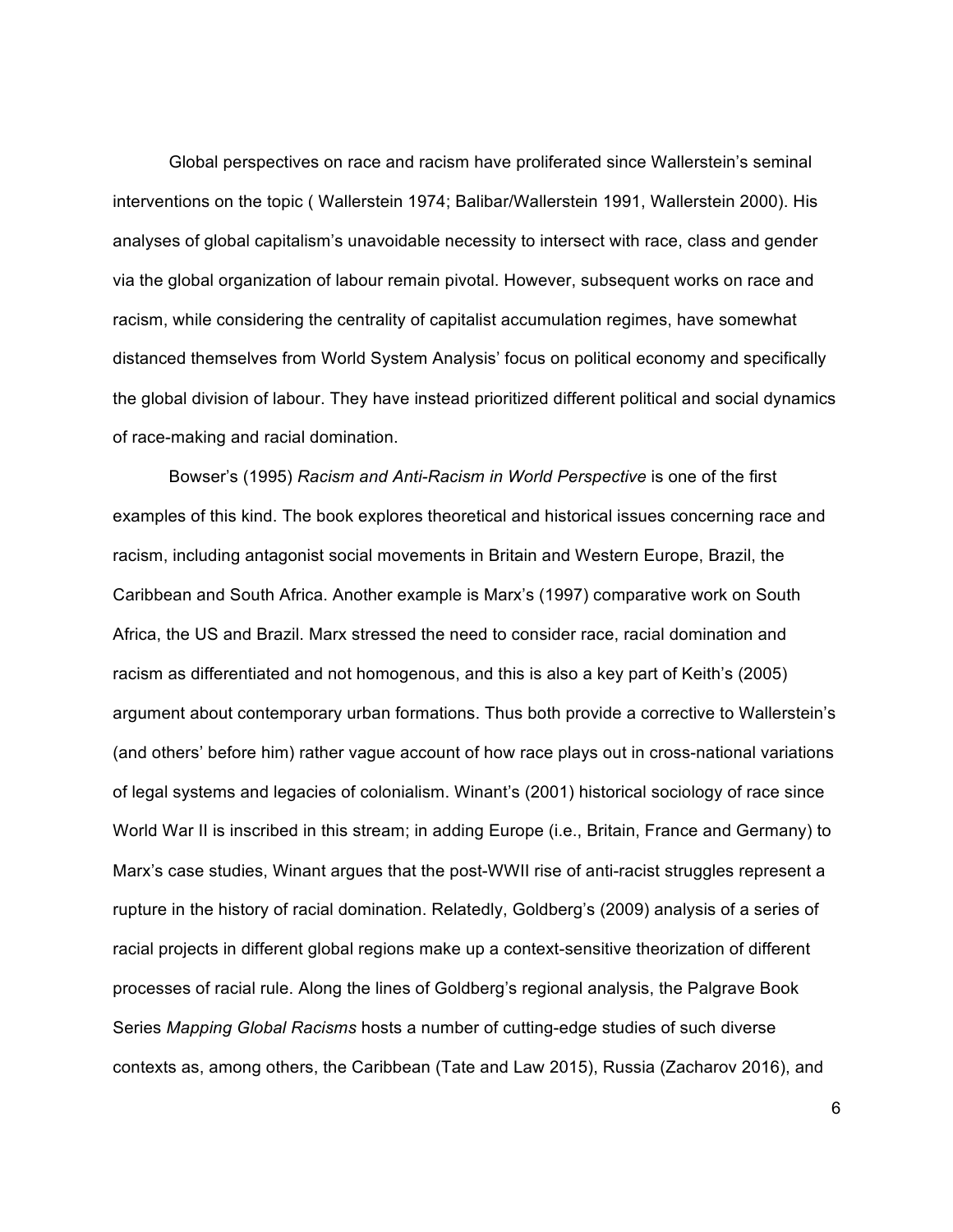the Mediterranean (Law 2014). Two of the most insightful contributions to the relationships between race and cities come from Goldberg's seminal reflections on the transition from colonized to post-colonial and European cities (Goldberg 1993) and Wacquant's (2002) sociohistorical explorations from the plantations to the ghetto.

This overview shows that global studies of race are limited to national and supranational polities and contexts, largely leaving cities at the periphery of their focus. This is noteworthy, we contend, because, if we understand cities as both material and symbolic hubs of hegemonic and counter-hegemonic economic, political and cultural materialities, forms of knowledge and experiences, their centrality in the history of capitalism emerges as pivotal (e.g. Mumford 1938; King 1989; 1990; Tilly 1990).

Reversely, while race is the pivotal focus in studies of specific cities - take, for instance, Chicago (Park; Wilson; Wacquant 2006: Patillo 2008; Shedd 2015, etc); Johannesburg (Murray 2011; Mbembe and Nuttal 2008; Beavon 2004) and Paris (Keaton 2006; Fassin 2013; Fassin et al 2014) - global perspectives on cities have largely excluded a focus on race. They have instead emphasized several phenomena, some of which include economic and financial processes (Sassen 1991; 2002); social margins and in/exclusion (Mayaram 2009), culture and imaginaries (Amina and Thrift 2002; Bender and Cinar 2007); the culture-political economy nexus (Eade and Mele 2002); transnational flows of governmental knowledge and experiences (Saunier and Ewen 2008; McFarlaine 2011), and modernity and development (Robinson 2006). All these studies have "the city" as their key focus but none of them squarely centres race.

Against the background of this twofold gap - i.e. the relative absence of cities in global studies of race, and the relative absence of race in global studies of cities - we posit the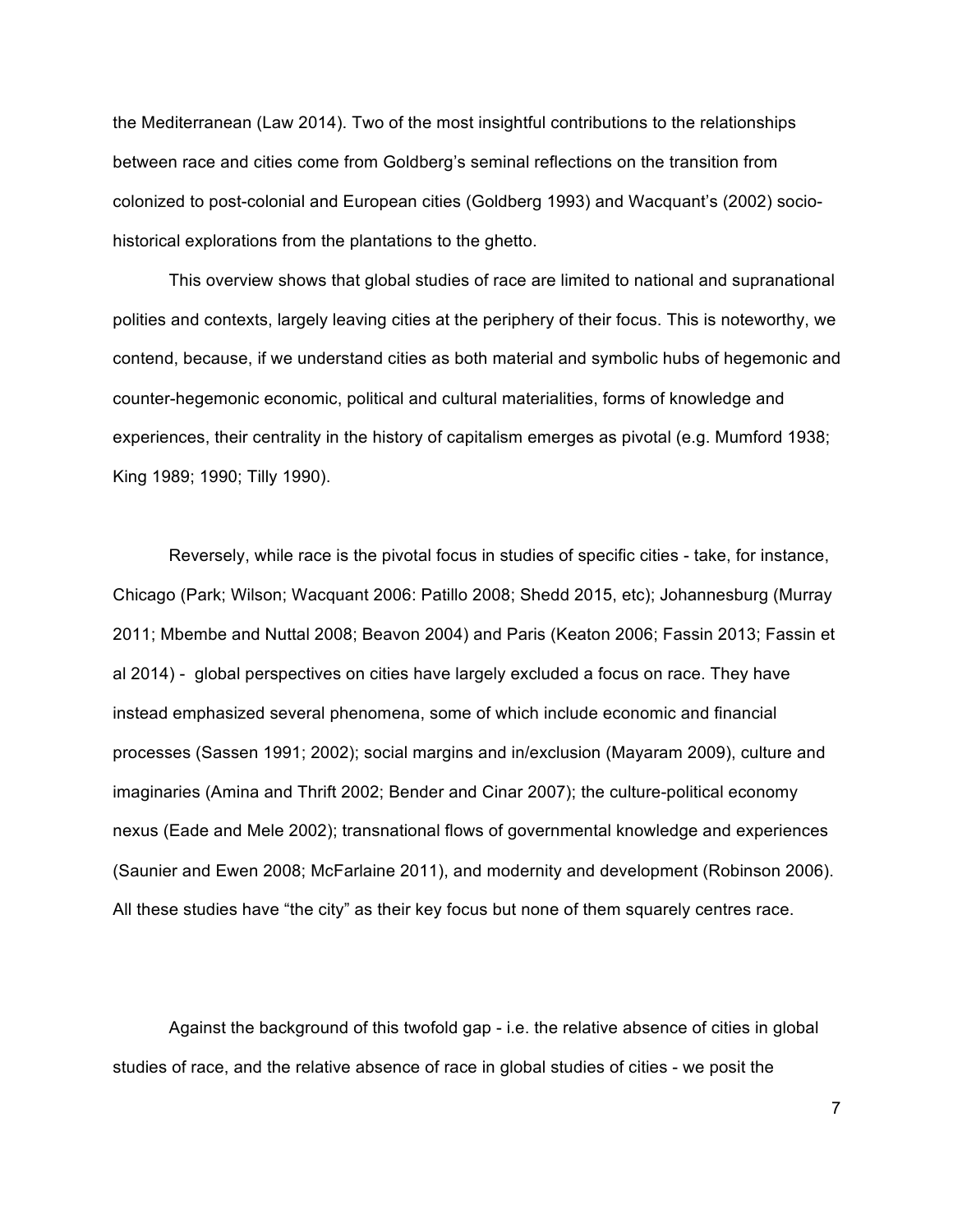necessity to engage with and start conversations about the various and variable configurations of urban-racial intersections globally. This special issue, therefore, contributes to fill an important gap in the global literatures of both Racial and Ethnic Studies and Urban Studies. As such, we see this special issue as a contribution across two somewhat uneasily positioned and deep-rooted streams of scholarship. In this we share common ground with the works of Michael Keith and others across more than two decades (Keith and Cross 1993, Keith 2005), as well as recent works by Simone on "urbanity and generic blackness" (2016) and "the black city" (2017). In doing so, the key claim of this issue is not for any universalizing and totalizing view, but rather, to start and add to conversations on the ways in which the racial and the urban connect, enmesh and fuse in one another across cities, nation-states and supranational regions, without analytically prioritizing either of the two, in ways that would mirror the long-standing debates about the relationship between race and class (Hall 1980; Virdee 2014; Guimarães, this special issue).

With this outlook in mind, we think it is important to acknowledge the innovative character of recent works on both racist exclusions in certain cities, beyond the "usual suspects" in the US, Europe and South Africa, and works on specific urban phenomena that foreground racial and racist processes across cities and continents. The first stream of studies include Geler's (2016) work of racial categories in Buenos Aires, that shows both subjective experiences of blackness and whiteness, as well as the objective obstacles that these conceptions build in accessing urban resources for black people. Oehmichen's (2006) study of racism between "indios" and "mestizos" in Mexico city is another example of the ways in which interethnic everyday, political and symbolic violence is deeply embedded in the urban fabric, similarly to what Simone (2014) does on Jakarta. Rocha Espinoza's (2017) work on migration and racism in a barrio of Guayaquil, Ecuador, demonstrates the role of racism in shaping living conditions of Afro-Ecuadorians living in the barrio. Finally, Velayutham's (2006) work on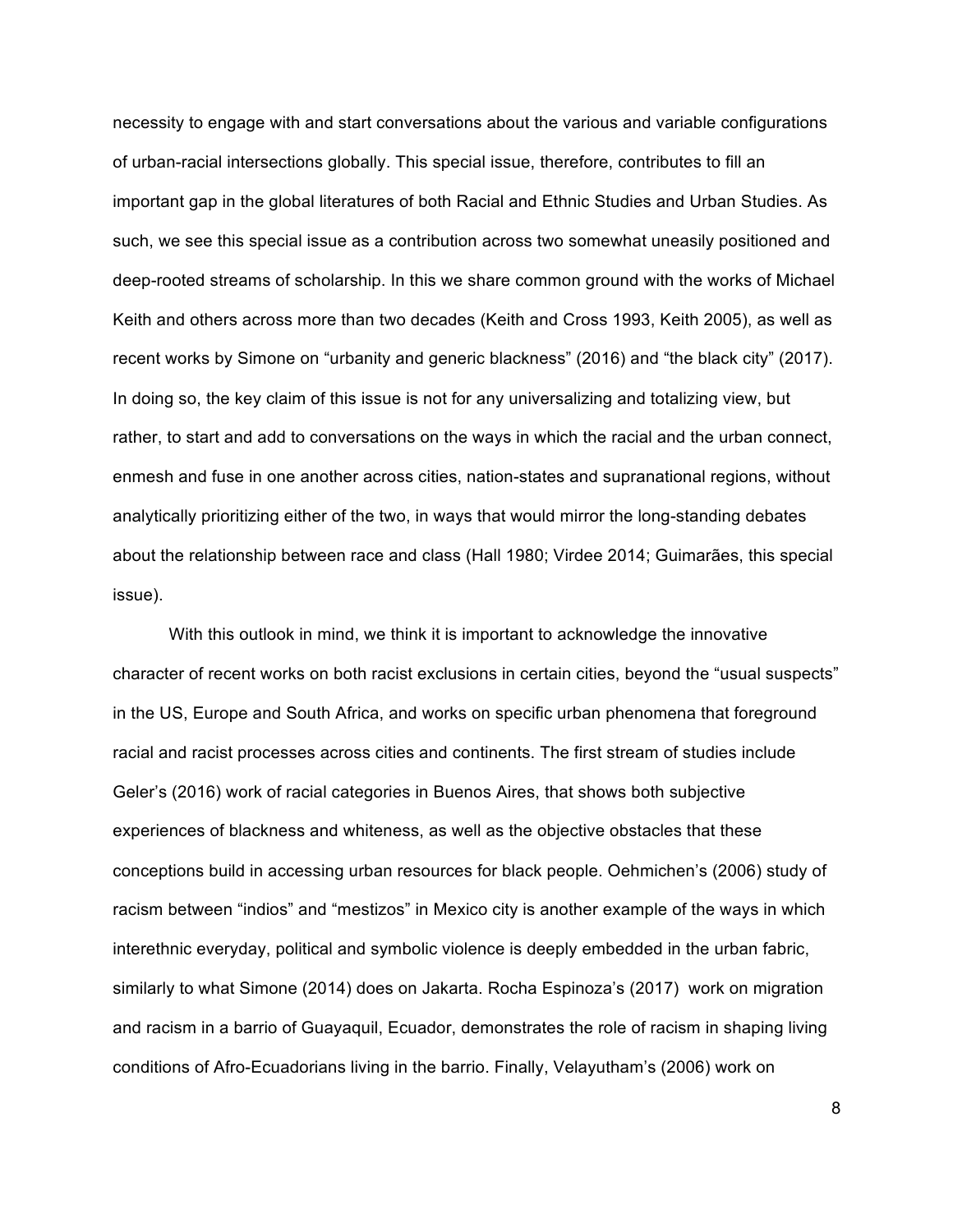everyday racism in Singapore aptly reconsiders the issue of everyday multiculturalism in a critical light which emphasizes the making of racial lines and dynamics in the city-state.

The second stream of studies - i.e. on specific urban phenomena - include three outstanding examples: Nightingale's (2012) global history of racial segregation, Graaf and Ha's (2015) edited volume on street vending and neoliberalism and Clarno's (2017) study of apartheid in Johannesburg and Jerusalem. Nightingale's (2012) historical pathway across nine centuries of technologies of urban segregation sharply explains why racial segregation is a global phenomenon, and not only limited to certain national or urban contexts. In showing how forms of knowledge, practices, ideas and powers have been circulating across colony-metropole routes since the early eighteenth century, the historian offers a rarely clear and in-depth understanding of the fact that racial segregation is the result of hegemonic conceptions of urban forms and planning. Graaf and Ha's (2015) edited series of in-depth ethnographic and historical analyses of various cities, from Calcutta to New York and Mexico City, shows how street vending is globally a racialized and gendered practice; not only does race serve as a vector for keeping class inequalities rigidly in place, but it also functions as a platform for anti-racist struggles that re-centres family solidarities against neoliberal and revanchist urban policies. Most recently, Clarno's (2017) work reveals diverging but especially common logics and practices of spatial partitioning in Israel/Palestine and South Africa, and argues that their respective geographies of oppression are to be understood within a global trend of neoliberal reorganization of society.

### **Toward a Global Cartography of Racial Urbanities**

The context we have outlined above points to the need for more work on the intersections as well as the nature of the diverse yet inter-related ways in which the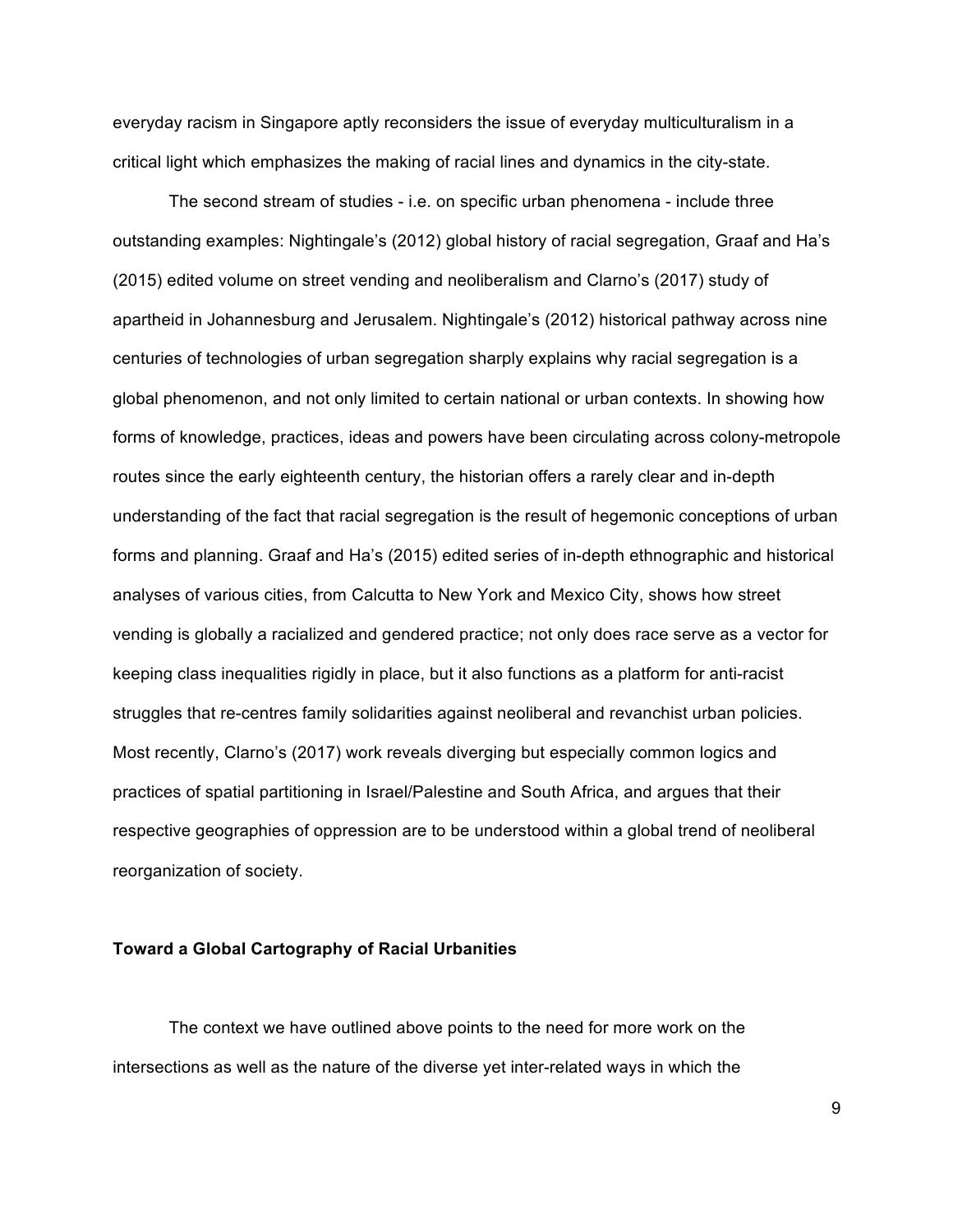contemporary racial urban is taking shape. Like the examples mentioned above, the papers collected here are a further step towards building the global cartography of racial urbanities. This issue covers not only cities in Europe (Gressgård) and North America (Mele; Trujillo-Pagan; Byfield), but also Africa (Marr; Trujillo-Pagan), Latin America (Guimarães) as well as the Middle East (Trujillo-Pagan). These studies provide a rich range of examples and analyses that we hope will generate further debate and research on racial urbanities. In light of the dynamic and differentiated processes that shape the natures of race and the urban – and their manifold and complex intersections – this collection is, of course, a step and a contribution, not a claim to any definitive statement. Before providing a brief overview of the contents, we touch on two such processes that are evident across the papers and which will undoubtedly continue to play key roles in this area – planning and policing.

The role of planning in framing somewhat grandiose visions of both colonial and metropolitan cities has been undergirded by a logic of racial exclusion, as Picker (2017) has recently shown. The segregation of Roma in Europe, along with migration (see Trujillo-Pagán in this special issue) provides one of the key lenses through which this logic can be seen historically as well as in the present. Currently, racism is far from a 'hidden secret' but a central component of populist mobilisations and some electoral success of political parties across the West who rarely shy away from virulently articulating it (Farris 2017; Virdee and McGeever 2017; Narayan 2017). While much of these mobilisation are discursively linked to the idea of the nation, cities display a different but also an interrelated dynamic in this. In particular, gentrification of previously 'run down' inner cities and competition over housing has become a mechanism through which subtle logics of racism are played out through the market as well as the trope of urban regeneration, as Mele shows in his essay; in addition, both Marr and Gressgård point to the ways in which urban planning in both conventional and securitised forms contributes to this. As with analyses of the rise of the black middle class (Pattillo 2008) and of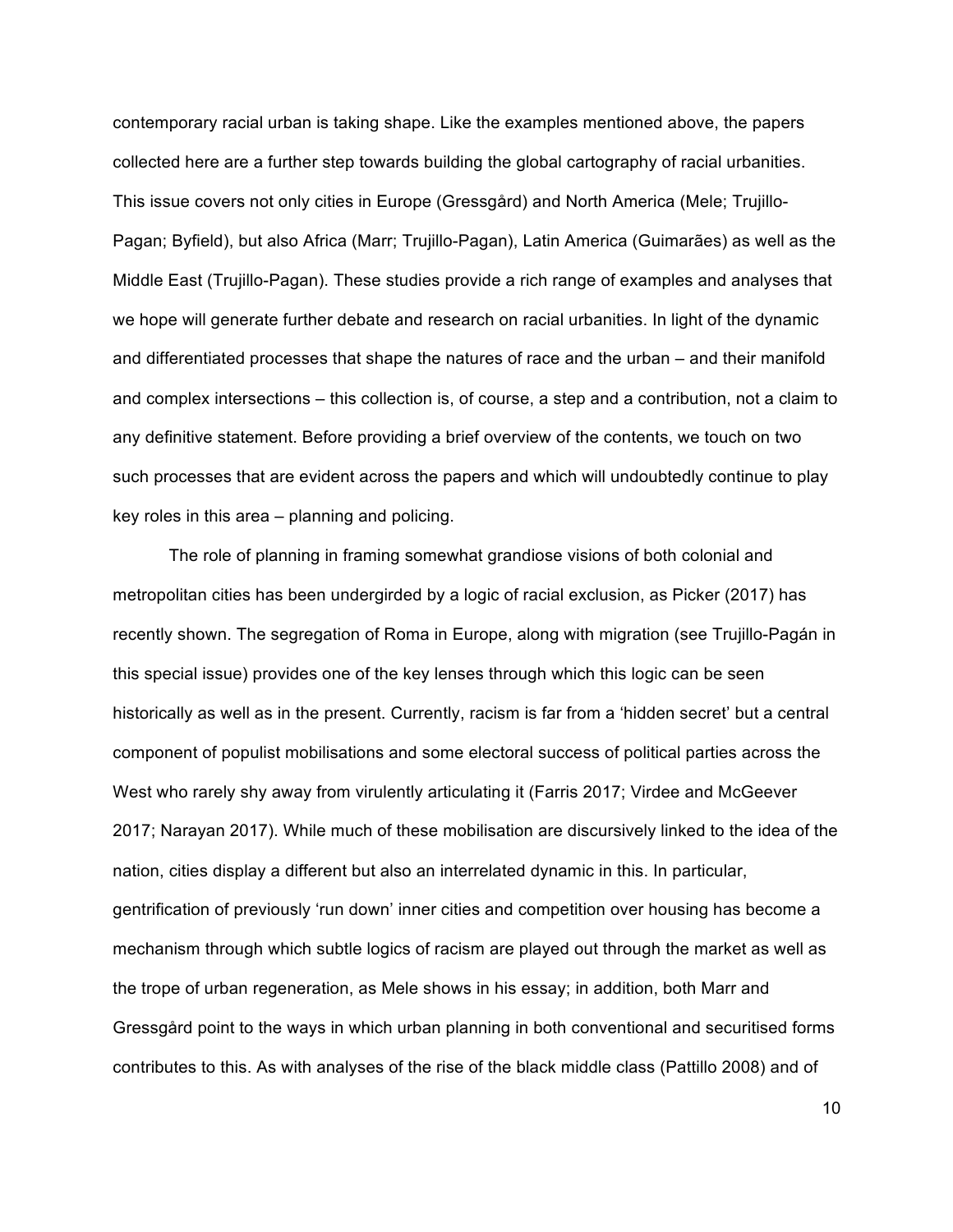multicultural cities (Keith 2005), these are more than matters of a White vs. Black dualism, even while a 'white racial framing' (Elias and Feagin 2016) undergirds it. In similar ways, racially motivated hate crimes in the US in the past three years that have led to the rise of Black Lives Matter (Camp and Heatherton 2016) also highlight the key role of policing in framing the nature of racialised subjugation in cities. As Byfield shows in her article, this is more than a matter of individual racist police or even 'cop culture', but deeply embedded in systems of racial profiling that draw on the 'technical' expertise of statistical analysis; this is also evident in Gressgård's work on Malmo on a securitisation nexus.

Gressgård's article revisits Mbembe's (2003) notion of "necropolitics" by showing the peculiar death-political implications of emerging "resilience" governance. This kind of governance ultimately produces a constant situation in which citizens are encouraged to coexist with, and resist, dangers and threats. This essentially violent order of things in disguise ends up becoming part of everyday life, a condition which suggests that - if applied to deemed dangerous racialized youth - death politics does not necessarily occur in emergency and exceptional situations, as Mbembe (2003) instead suggests. Drawing on an analysis of the redevelopment of Regent Park in Toronto, Canada, Mele shows the ways in which white elites such as planners and real estate CEOs ignore race as a structuring force of social injustice while referring to the polite discourse of social-class mixing, in order to make the urban poor "learn" from middle-class habits. The related processes of individualization and moralization of poverty function through what the author calls "racial exemplar", i.e. the new presence of white and middle-class property owners and tenants. Marr's in-depth socio-historical study of Gaborone, Botswana's capital, continues the focus on planning. By dialoguing with the literature on colonial urbanism and the racial socio-spatial organization of colonized cities, the author argues that pre-colonial forms of knowledge and practice are to be taken into account for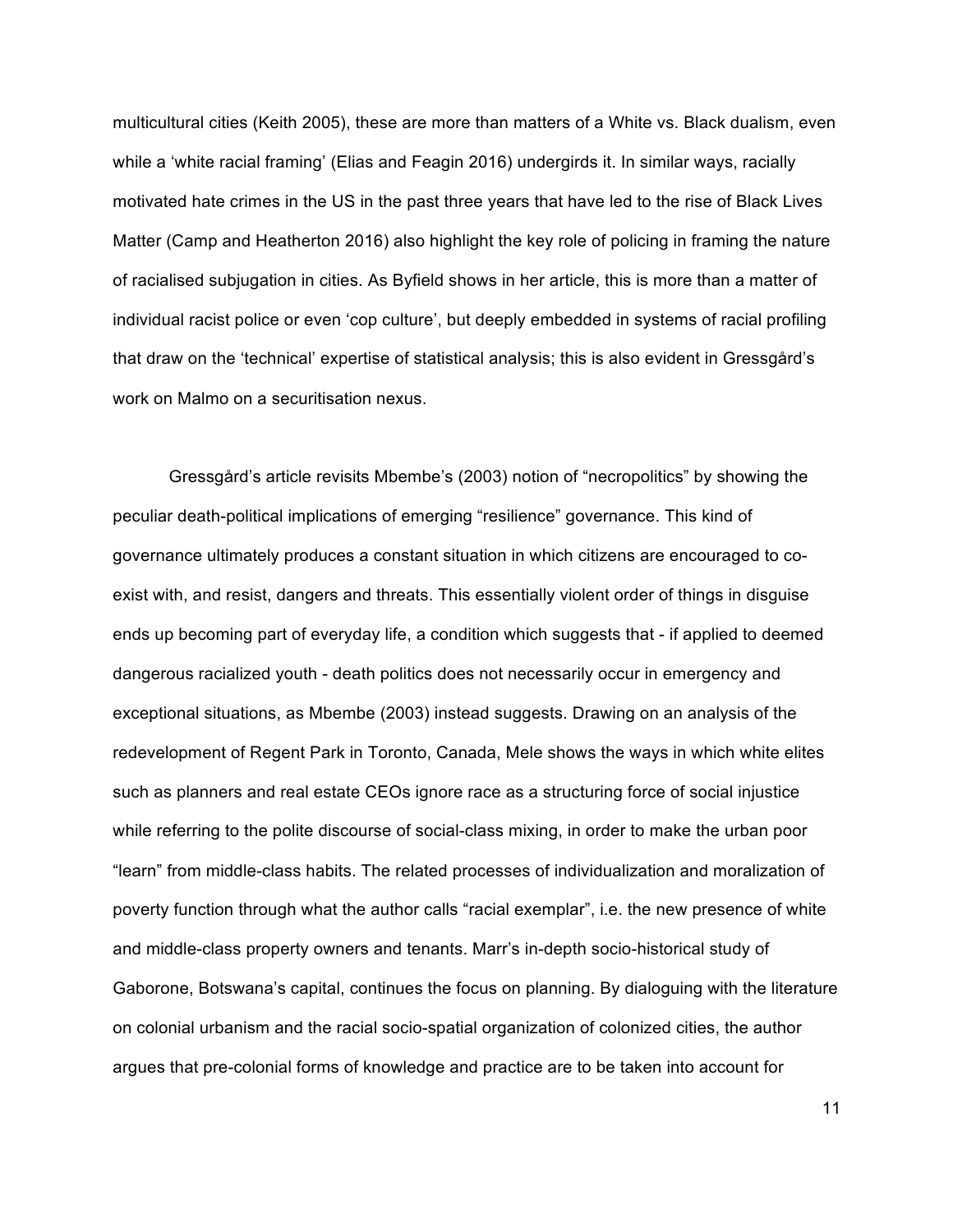understanding how colonial planning, architecture and politics have been converging in the making of racial segregation.

The subsequent three essays explore additional dimensions and processes of racial urbanities. Trujillo-Pagán looks at local media discourses on Ethiopian migrants in Washington, Tel Aviv, Rome and Melbourne, and contributes to squarely bring race into the debates on the urban dimension of migrant incorporation. She argues that the transnational and relational constitution of racial identity, blackness in particular, allows race and racialization in the city to take a peculiar "glocal" dimension. Guimarães also focuses on blackness and the city, but within a renewed theoretical framework which re-articulates the concepts of racialization and "racial formation" (Omi and Winant 1986) as political and classed phenomena that can clearly be analyzed by looking at the urban space. In Brazilian cities, the author shows, racial segregation is elicited by racialization which produces -as a response- instances of racial formations. Finally, Byfield contributes to the critical race scholarship on the state by phenomenologically showing how techniques and technologies of surveillance, especially Predictive Policing, make the very functioning of "the racial state" (Goldberg 2002) possible in the United States.

# **References**

Amin, A. and Thrift, N. (2013). *Cities: Reimagining the Urban*. Cambridge: Polity Press.

Angotti, T. (2006). Apocalyptic anti-urbanism: Mike Davis and his planet of slums. *International Journal of Urban and Regional Research*, 30(4), pp.961-967.

Balibar, E. and Wallerstein, I. (1991) (Eds.) *Race, Nation, Class: Ambiguous Identities*. London: Verso.

Beavon, K. (2004). *Johannesburg: The making and shaping of the city*. Pretoria: Unisa Press. Benjamin, W. (2009). One Way Street, in *One Way Street and Other Writings*. London: Penguin.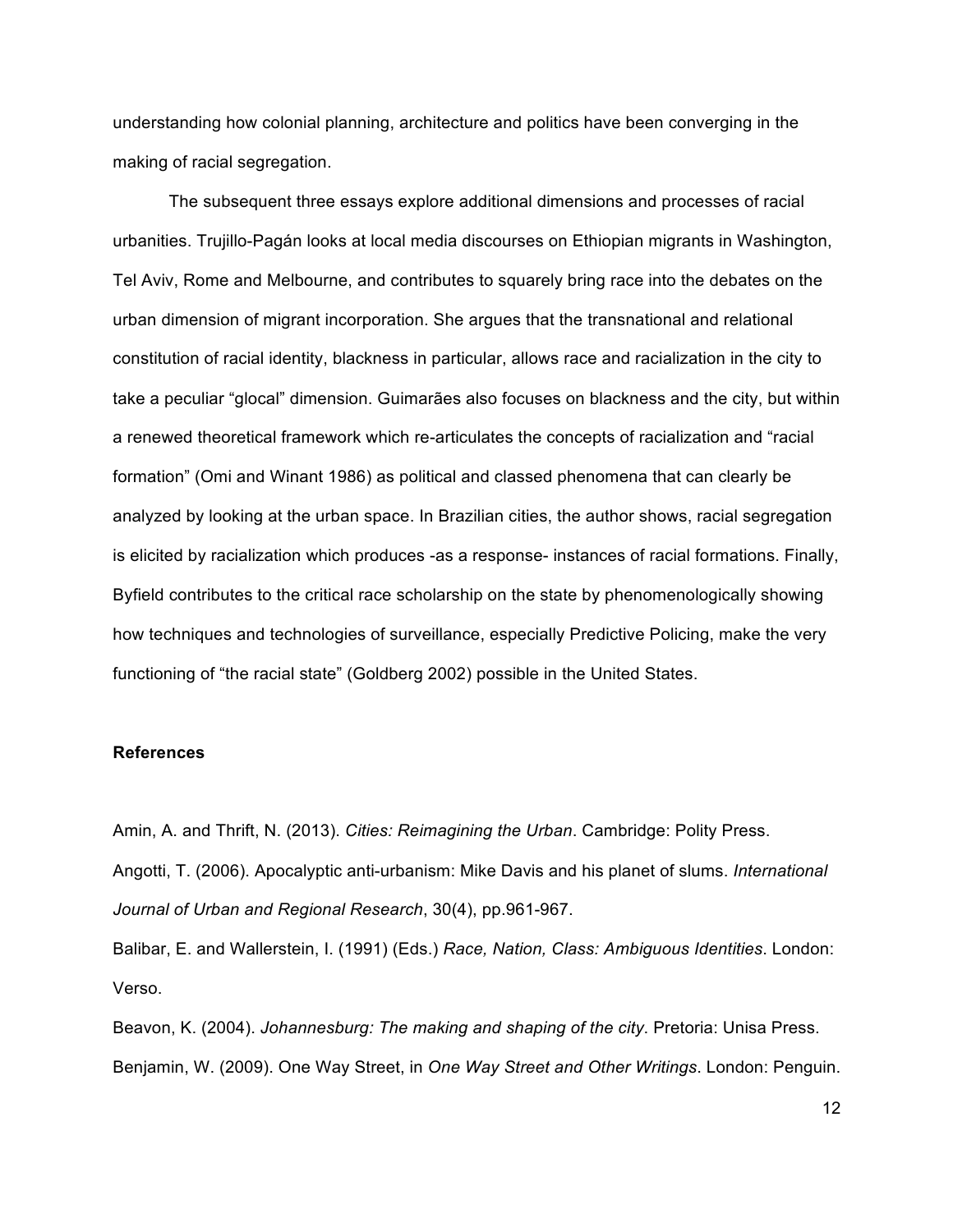Benjamin, W. 2002 [1935]. *Paris, capital of the 19th century*. In *The Arcades Project*. Harvard: Harvard University Press.

Bowser, B. (Ed.)(1995). *Racism and anti-racism in world perspective*. Thousand Oaks: Sage Pub.

Camp, J. and Heatherton, C. (eds) (2016) *Policing the Planet: Why the policing crisis led to Black Lives Matter*. London: Verso

Cinar, A. and Bender, T. (2007). *Urban imaginaries*. Minneapolis: University of Minnesota Press.

Clarno, A. (2017). *Neoliberal Apartheid: Palestine/Israel and South Africa after 1994*. Chicago, Illinois: Haymarket Books.

Cole, T. (2012). *Open city*. London: Faber and Faber.

Davis, M. (2006). *Planet of slums*. London: Verso.

Dubois, W.E.B. (1935). *Black Reconstruction in America 1860-1880*. New York: The Free Press.

Dubois, W.E.B. (1898). *The Philadelphia Negro: A Social Study*. Philadelphia: University of Pennsylvania Press.

Eade, J. and Mele, C. (2011). *Understanding the City: Contemporary and Future Perspectives* . New York, NY: John Wiley & Sons.

Elias, S and Feagin, J (2016) *Racial theories in social science: a systemic racism critique*, New York: Routledge.

Farris, S. (2017). *In the Name of Women's Rights: The rise of Femonationalism*. Durham: Duke University Press.

Fassin, D. (2013). *Enforcing Order: An Ethnography of Urban Policing*. Cambridge (UK): Polity Press.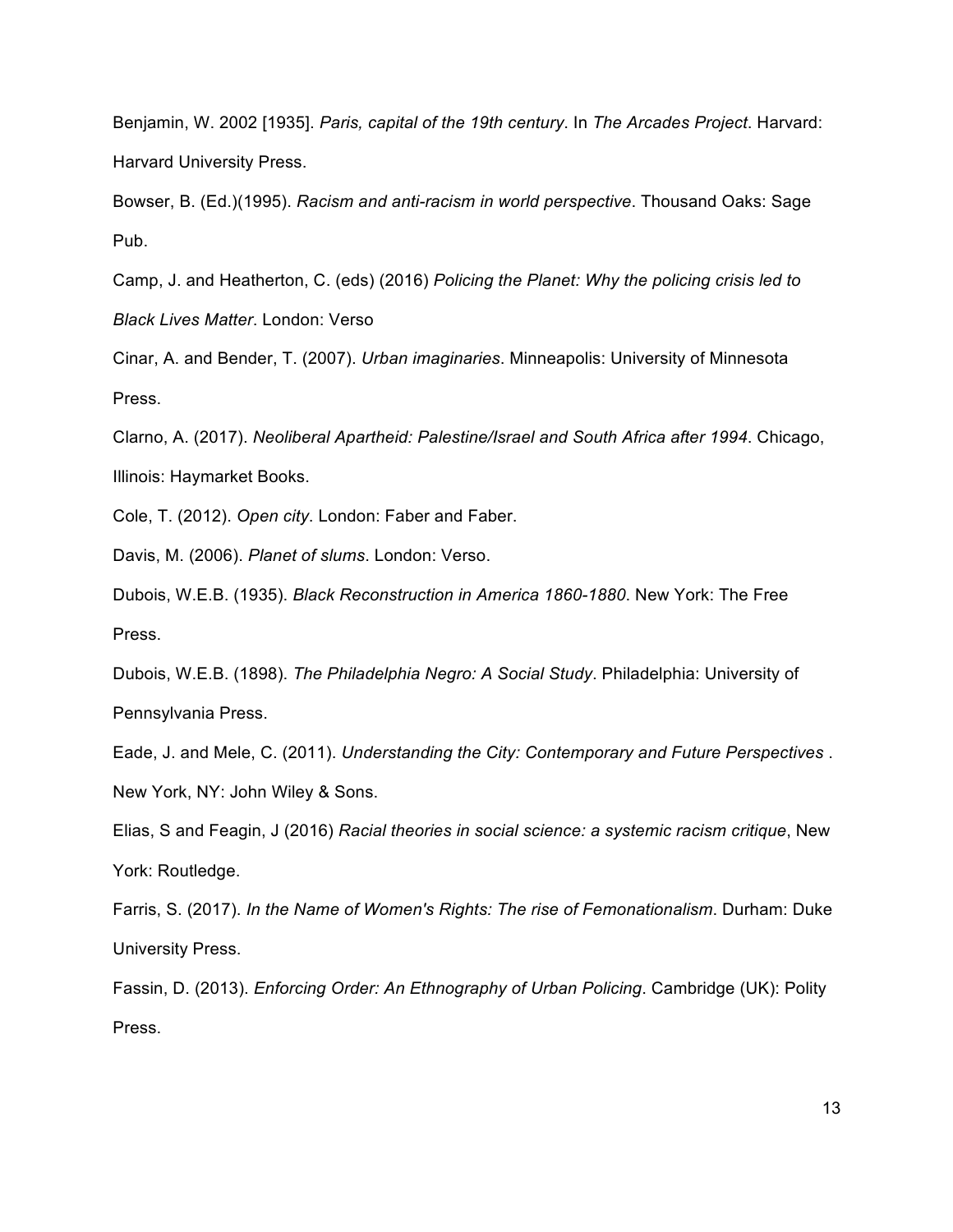Fassin Éric, Fouteau Carine, Guichard Serge, Windels Anne (2014) *Roms & riverains: une politique municipale de la race*. Paris: La Fabrique.

Goldberg, D. (2009). *The Threat of Race: Reflections on Racial Neoliberalism*. Oxford: Wiley. Goldberg, D. (2002). *The racial state*. Malden, Mass. and Oxford: Blackwell.

Goldberg, D. (1993). Polluting the Body Politics, *Racist Culture: Philosophy and the Politics of Meaning*. Oxford: Blackwell.

Graaff, K. and Ha, N. (Eds.) (2015). *Street Vending in the Neoliberal City: A Global Perspective on the Practices and Policies of a Marginalized Economy*. Oxford and New York: Berghahn Books.

Keaton, T. (2006). *Muslim girls and the other France: Race, Identity Politics, and Social Exclusion*. Bloomington: Indiana University Press.

Keith, M. (2005). *After the cosmopolitan? Multicultural cities and the future of racism.* London; New York: Routledge.

Keith, M. and Cross, M. (Eds.) (1993). *Racism, the city and the state.* London: Routledge.

King, D. A. (1990). *Urbanism, Colonialism and the World Economy*. London: Routledge.

King, D. A. (1976). *Colonial Urban Development: Culture, Social Power and the Environment*. London: Routledge.

Law, I. (2014), *Mediterranean Racisms*. Basingstoke: Palgrave.

Law, I. and Tate, S. (2015) *Caribbean Racisms*. Basingstoke: Palgrave.

Marx, A. (1997). *Making race and nation: A Comparison of South Africa, the United States, and* 

*Brazil* . Cambridge: Cambridge University Press.

Mayaram, S. (Ed.) (2009). *The other global city*. New York: Routledge.

Mbembe, A. (2003). Necropolitics. *Public Culture*, 15(1), pp.11-40.

McFarlane, C. (2011). *Learning the city: Knowledge and Translocal Assemblage*. Chichester: Wiley-Blackwell.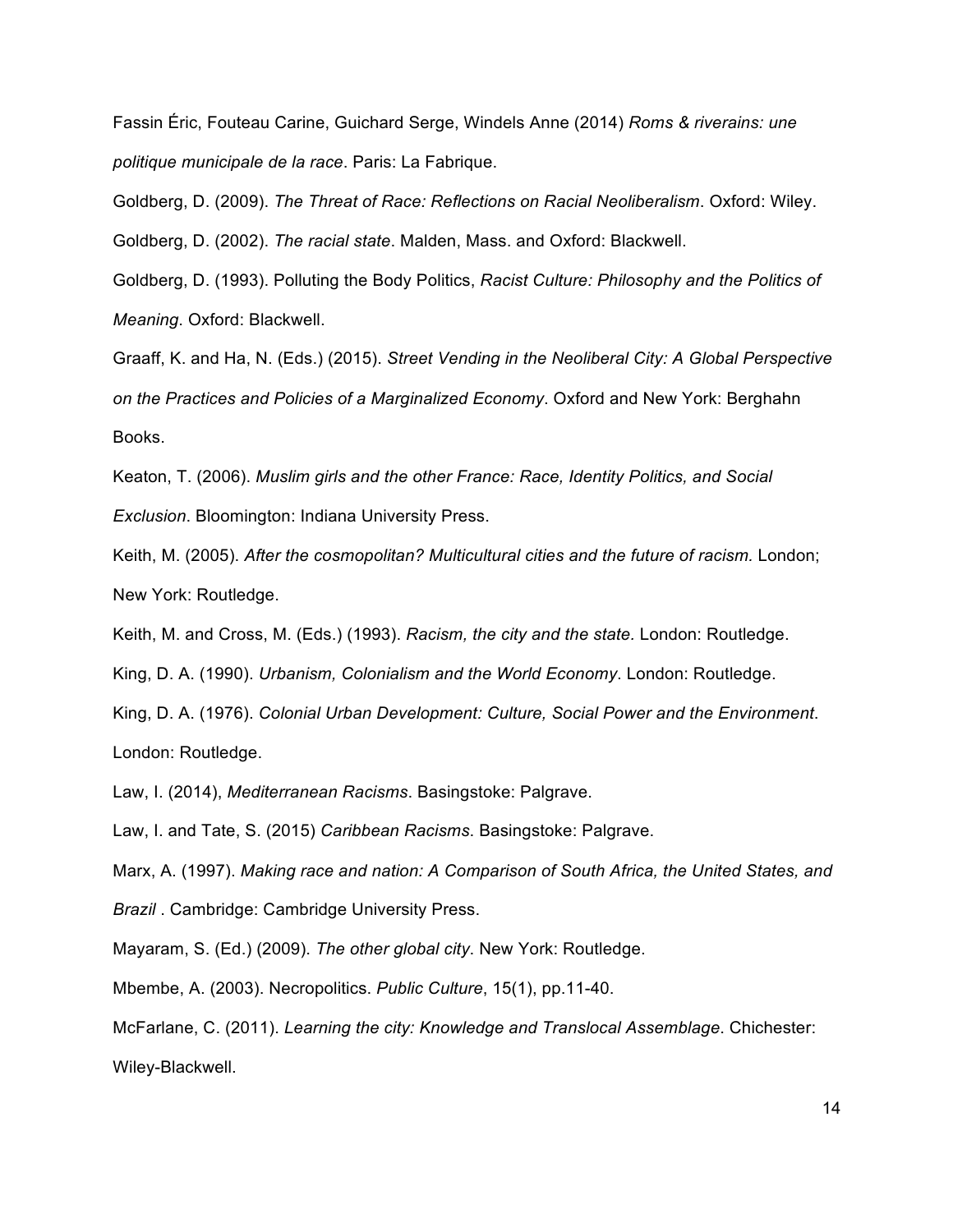Mignolo, W. (2000): Local Histories/Global Designs. Coloniality, Subaltern Knowledges, and Border Thinking, Princeton: Princeton University Press

Mumford, L. (1938). *The Culture of Cities*. Open Road Media.

Murray, M. (2011). *City of Extremes: The Spatial Politics of Johannesburg*. Durham: Duke University Press.

Narayan, J. (2017). The wages of whiteness in the absence of wages: racial capitalism, reactionary intercommunalism and the rise of Trumpism. *Third World Quarterly*, 38(11), pp.2482-2500.

Nightingale, C. (2012). *Segregation: A Global History of Divided Cities*. Chicago: University of Chicago Press.

Nuttall, S. and Mbembe, J. (2008). *Johannesburg: The Elusive Metropolis*. Durham: Duke University Press.

Omi, M. and Winant, H. (1986). *Racial formation in the United States*. New York, NY: Routledge.

Park, R., Burgess, E. and McKenzie, R. (1968). *The city*. Chicago: University of Chicago Press.

Parks, G. (1966). *A Choice of Weapons*. New York: Harper and Row.

Parks, G. (1968). The Cycle of Despair. *Life*, March 8.

Patel, S., Masselos, J. (2005). *Bombay and Mumbai, the city in transition*. Oxford: Oxford University Press

Pattillo, M. (2007). *Black on the Block: The Politics of Race and Class in the City*. University of Chicago Press.

Picker, G. (2017). *Racial Cities: Governance and the Segregation of Romani People in Urban Europe*. Abingdon and New York: Routledge.

Robinson, J. (2013). *Ordinary Cities: Between Modernity and Development*. London: Routledge.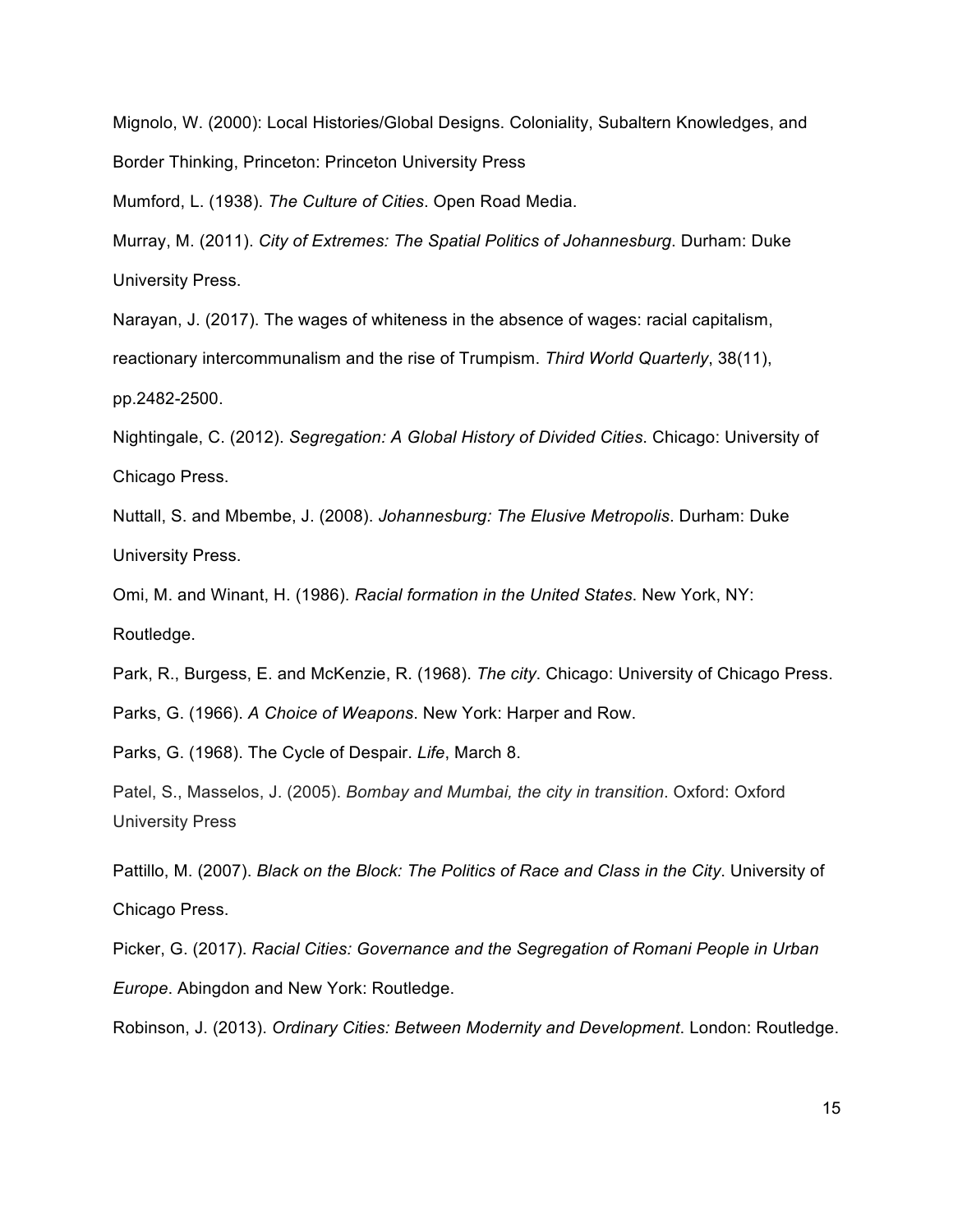Rocha Espinoza, J. J. (2017). La migracion y el racismo como rasgos complejos de los afrodescendientes del barrio Nigeria. *INNOVA Research Journal*, 2(1): 1-6.

Rights. *International Journal of Urban and Regional Research*, 37(3): 1058-1066.

Samman, K. (2015). *Cities of God and Nationalism: Rome, Mecca, and Jerusalem as Contested Sacred World Cities*. London, New York: Routledge.

Sassen, S. (2014). *Expulsions. Brutality and Complexity in the Global Economy*. Cambridge,

MA : Harvard University Press.

Sassen, S. (1994). *Cities in a world economy*. Thousand Oaks: Pine Forge Press.

Sassen, S. (1991). *The Global City*: *New York, London, Tokyo*. Princeton: Princeton University Press.

Saunier, P. and Ewen, S. (2008). *Another Global City*: *Historical Explorations into the* 

*Transnational Municipal Moment*. Basingstoke: Palgrave Macmillan.

Shedd, C. (2015). *Unequal City: Race, Schools, and Perceptions of Injustice.* New York: Russell Sage Foundation.

Simone, A. (2017) The Black City? *IJURR Blog*.

Simone, A. (2016). Urbanity and Generic Blackness. *Theory, Culture & Society*, 33(7-8), pp.183-203.

Simone, A. (2014). *Jakarta: Drawing the City Near*. Minneapolis: University of Minnesota Press. Simone, A. (2004). *For the City yet to Come: Changing African Life in Four Cities*. Durham: Duke University Press.

Tilly, C. and Blockmans, W. (Eds.) (1994). *Cities and the rise of states in Europe, A.D. 1000 to 1800*. Boulder, Colo.: Westview Press.

Virdee, S (2014) *Racism, class and the racialized outsider*. Basingstoke: Palgrave Macmillan. Virdee, S. and McGeever, B. (2017). Racism, Crisis, Brexit. *Ethnic and Racial Studies*, DOI: 10.1080/01419870.2017.1361544.